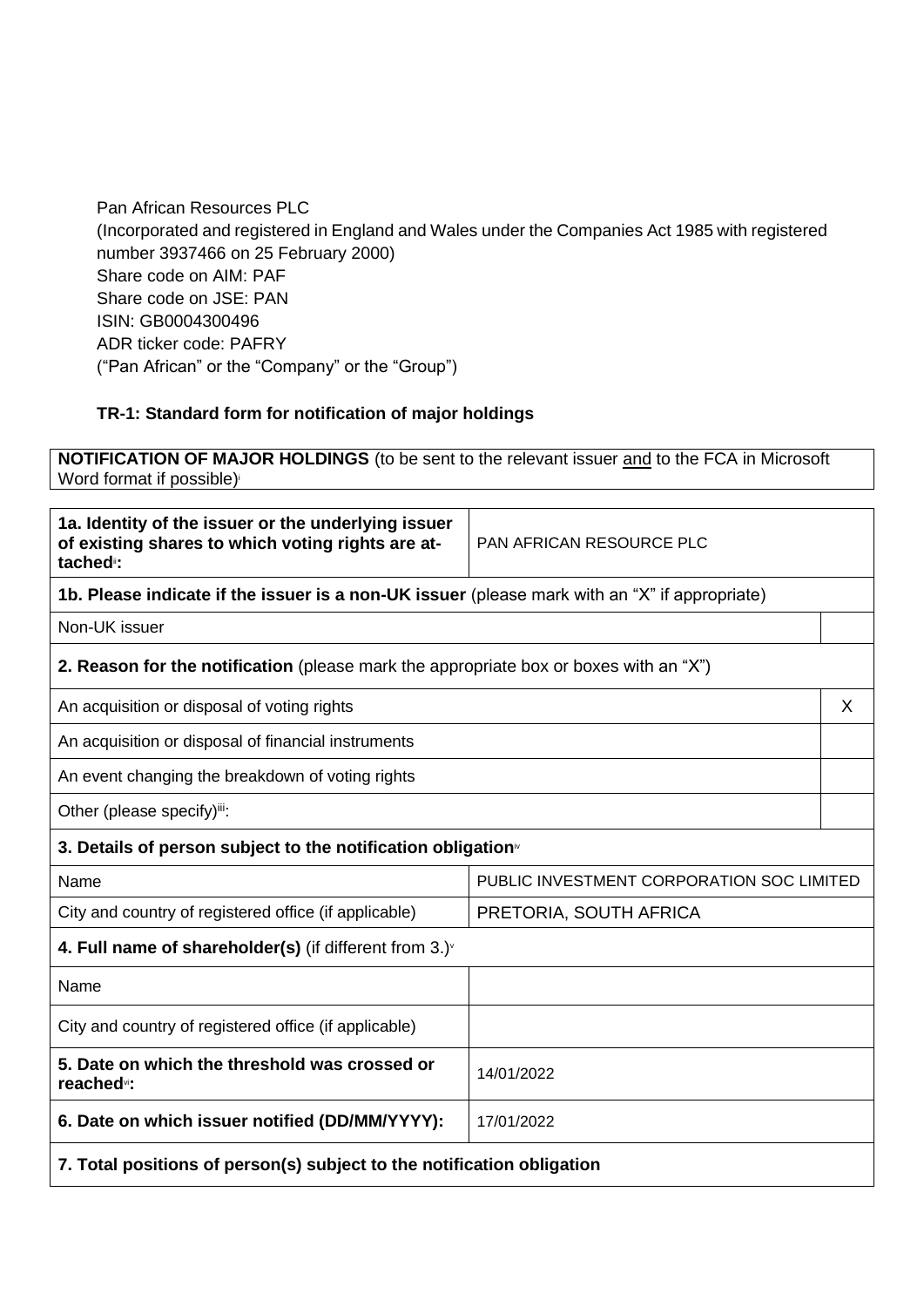|                                                                                    | % of voting rights at-<br>tached to shares (to-<br>tal of $8. A$ ) | % of voting rights<br>through financial instru-<br>ments<br>(total of 8.B $1 + 8.B 2$ ) | Total of both in %<br>$(8.A + 8.B)$ | Total number of<br>voting rights of is-<br>suervii |
|------------------------------------------------------------------------------------|--------------------------------------------------------------------|-----------------------------------------------------------------------------------------|-------------------------------------|----------------------------------------------------|
| Resulting situation<br>on the date on which<br>threshold was<br>crossed or reached | 9.004%                                                             |                                                                                         | 9.004%                              | 2 2 3 4 6 8 7 5 3 7                                |
| Position of previous<br>notification (if<br>applicable)                            | 8.362%                                                             |                                                                                         | 8.362%                              |                                                    |

## **8. Notified details of the resulting situation on the date on which the threshold was crossed or reached**viii

| A: Voting rights attached to shares |                                                               |                                                                       |                                                               |                                                                       |  |
|-------------------------------------|---------------------------------------------------------------|-----------------------------------------------------------------------|---------------------------------------------------------------|-----------------------------------------------------------------------|--|
| Class/type of<br>shares             | Number of voting rightsix                                     |                                                                       | % of voting rights                                            |                                                                       |  |
| ISIN code (if possible)             | <b>Direct</b><br>(Art 9 of Directive<br>2004/109/EC) (DTR5.1) | <b>Indirect</b><br>(Art 10 of Directive<br>2004/109/EC)<br>(DTR5.2.1) | <b>Direct</b><br>(Art 9 of Directive<br>2004/109/EC) (DTR5.1) | <b>Indirect</b><br>(Art 10 of Directive<br>2004/109/EC)<br>(DTR5.2.1) |  |
| <b>PAN</b>                          | 201 217 958                                                   |                                                                       | 9.004%                                                        |                                                                       |  |
|                                     |                                                               |                                                                       |                                                               |                                                                       |  |
|                                     |                                                               |                                                                       |                                                               |                                                                       |  |
| <b>SUBTOTAL 8. A</b>                | 201 217 958                                                   |                                                                       | 9.004%                                                        |                                                                       |  |

| B 1: Financial Instruments according to Art. 13(1)(a) of Directive 2004/109/EC (DTR5.3.1.1 (a)) |                               |                                          |                                                                                                        |                    |
|-------------------------------------------------------------------------------------------------|-------------------------------|------------------------------------------|--------------------------------------------------------------------------------------------------------|--------------------|
| Type of financial in-<br>strument                                                               | <b>Expiration</b><br>$date^x$ | Exercise/<br><b>Conversion Period</b> xi | <b>Number of voting rights</b><br>that may be acquired if<br>the instrument is<br>exercised/converted. | % of voting rights |
|                                                                                                 |                               |                                          |                                                                                                        |                    |
|                                                                                                 |                               |                                          |                                                                                                        |                    |
|                                                                                                 |                               |                                          |                                                                                                        |                    |
|                                                                                                 |                               | <b>SUBTOTAL 8. B 1</b>                   | <b>NIL</b>                                                                                             | <b>NIL</b>         |

| B 2: Financial Instruments with similar economic effect according to Art. 13(1)(b) of Directive<br>2004/109/EC (DTR5.3.1.1 (b)) |                   |                                               |                                                     |                            |                    |
|---------------------------------------------------------------------------------------------------------------------------------|-------------------|-----------------------------------------------|-----------------------------------------------------|----------------------------|--------------------|
| Type of financial   Expiration<br>instrument                                                                                    | date <sup>x</sup> | Exercise/<br><b>Conversion Pe-</b><br>riod xi | <b>Physical or</b><br>cash<br><b>settlement</b> xii | Number of<br>voting rights | % of voting rights |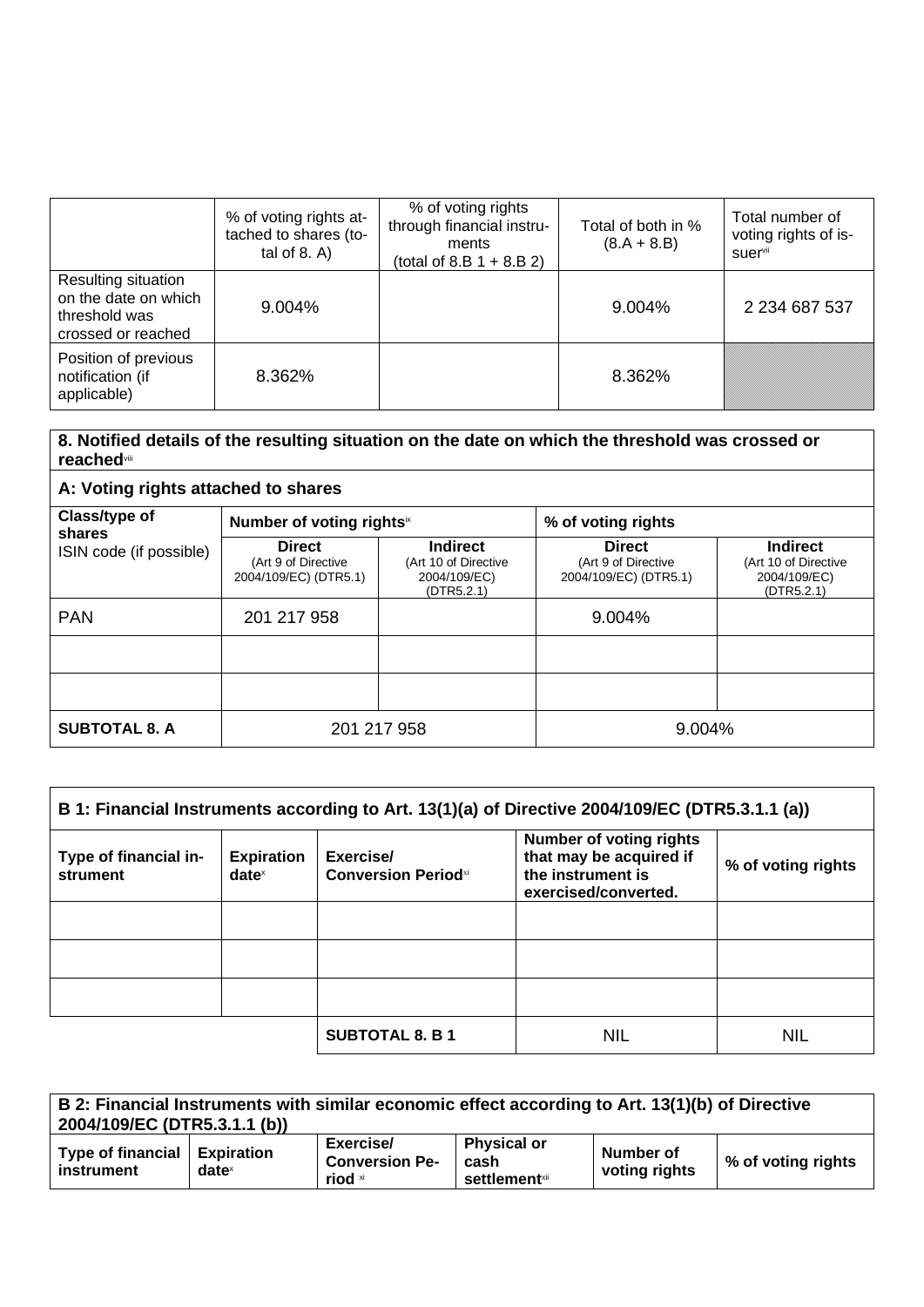|  | $\begin{array}{ l } \hline \text{SUBTOTAL} \ \hline 8.B.2 \hline \end{array}$ | <b>NIL</b> | <b>NIL</b> |
|--|-------------------------------------------------------------------------------|------------|------------|

| applicable box with an "X")                                     |                                                                                     | 9. Information in relation to the person subject to the notification obligation (please mark the                                                                                                                                  |                                                                                |
|-----------------------------------------------------------------|-------------------------------------------------------------------------------------|-----------------------------------------------------------------------------------------------------------------------------------------------------------------------------------------------------------------------------------|--------------------------------------------------------------------------------|
|                                                                 |                                                                                     | Person subject to the notification obligation is not controlled by any natural person or legal entity and does not<br>control any other undertaking(s) holding directly or indirectly an interest in the (underlying) issuerxilli |                                                                                |
| (please add additional rows as necessary)                       | Full chain of controlled undertakings through which the voting rights and/or the    | financial instruments are effectively held starting with the ultimate controlling natural person or legal entityxiv                                                                                                               |                                                                                |
| Name <sup>xv</sup>                                              | % of voting rights if it<br>equals or is higher<br>than the notifiable<br>threshold | % of voting rights<br>through financial in-<br>struments if it equals<br>or is higher than the<br>notifiable threshold                                                                                                            | Total of both if it<br>equals or is higher<br>than the notifiable<br>threshold |
| PUBLIC INVESTMENT<br><b>CORPORATION SOC LIM-</b><br><b>ITED</b> | 9.004%                                                                              |                                                                                                                                                                                                                                   | 9.004%                                                                         |
|                                                                 |                                                                                     |                                                                                                                                                                                                                                   |                                                                                |
|                                                                 |                                                                                     |                                                                                                                                                                                                                                   |                                                                                |
|                                                                 |                                                                                     |                                                                                                                                                                                                                                   |                                                                                |
|                                                                 |                                                                                     |                                                                                                                                                                                                                                   |                                                                                |

| <b>10.</b> In case of proxy voting, please identify: |     |
|------------------------------------------------------|-----|
| Name of the proxy holder                             | N/A |
| The number and % of voting rights held               | N/A |
| The date until which the voting rights will be held  | N/A |

| 11. Additional informationxvi |
|-------------------------------|
|-------------------------------|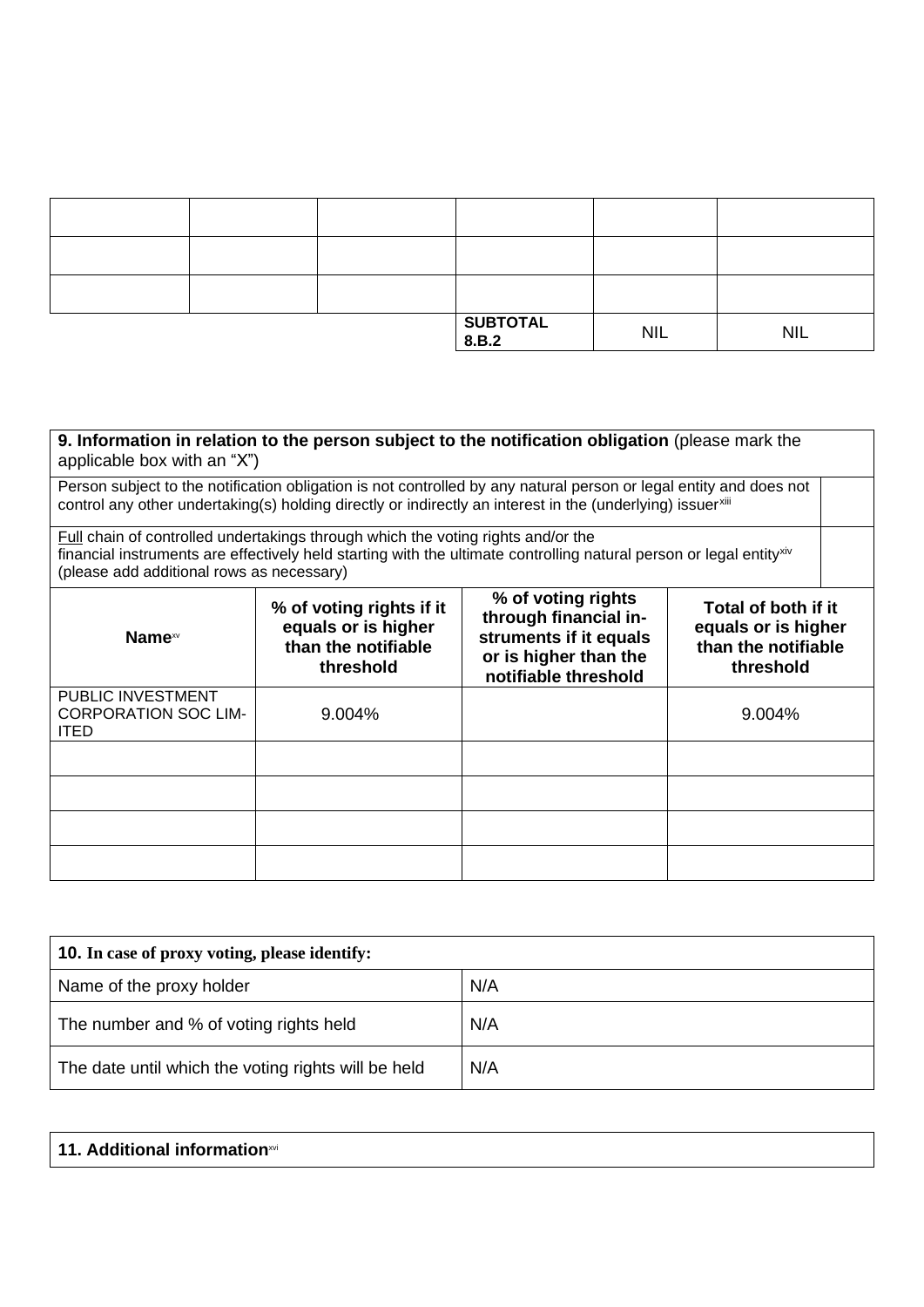Name: REITUMETSE KAU E-Mail: Reitumetse.Kau@pic.gov.za TEL: 0127423747

|                                             | Place of completion   PRETORIA, SOUTH AFRICA |
|---------------------------------------------|----------------------------------------------|
| <b>Date of completion</b>   17 January 2022 |                                              |

Rosebank

17 January 2022

## For further information on Pan African, please visit the Company's website at [www.panafricanresources.com](http://www.panafricanresources.com/)

| Contact information                          |                                    |
|----------------------------------------------|------------------------------------|
| <b>Corporate Office</b>                      | <b>Registered Office</b>           |
| The Firs Office Building                     | Suite 31                           |
| 2nd Floor, Office 204                        | Second Floor                       |
| <b>Corner Cradock and Biermann Avenues</b>   | 107 Cheapside                      |
| Rosebank, Johannesburg                       | London                             |
| South Africa                                 | EC2V 6DN                           |
| Office: +27 (0) 11 243 2900                  | <b>United Kingdom</b>              |
| info@paf.co.za                               | Office: +44 (0) 20 7796 8644       |
| Cobus Loots                                  | Deon Louw                          |
| Pan African Resources PLC                    | Pan African Resources PLC          |
| Chief executive officer                      | <b>Financial director</b>          |
| Office: +27 (0) 11 243 2900                  | Office: +27 (0) 11 243 2900        |
| <b>Phil Dexter/Jane Kirton</b>               | Ross Allister/David McKeown        |
| <b>St James's Corporate Services Limited</b> | Peel Hunt LLP                      |
| Company secretary                            | Nominated Adviser and Joint Broker |
| Office: +44 (0) 20 7796 8644                 | Office: +44 (0) 20 7418 8900       |
| Ciska Kloppers                               | <b>Thomas Rider/Nick Macann</b>    |